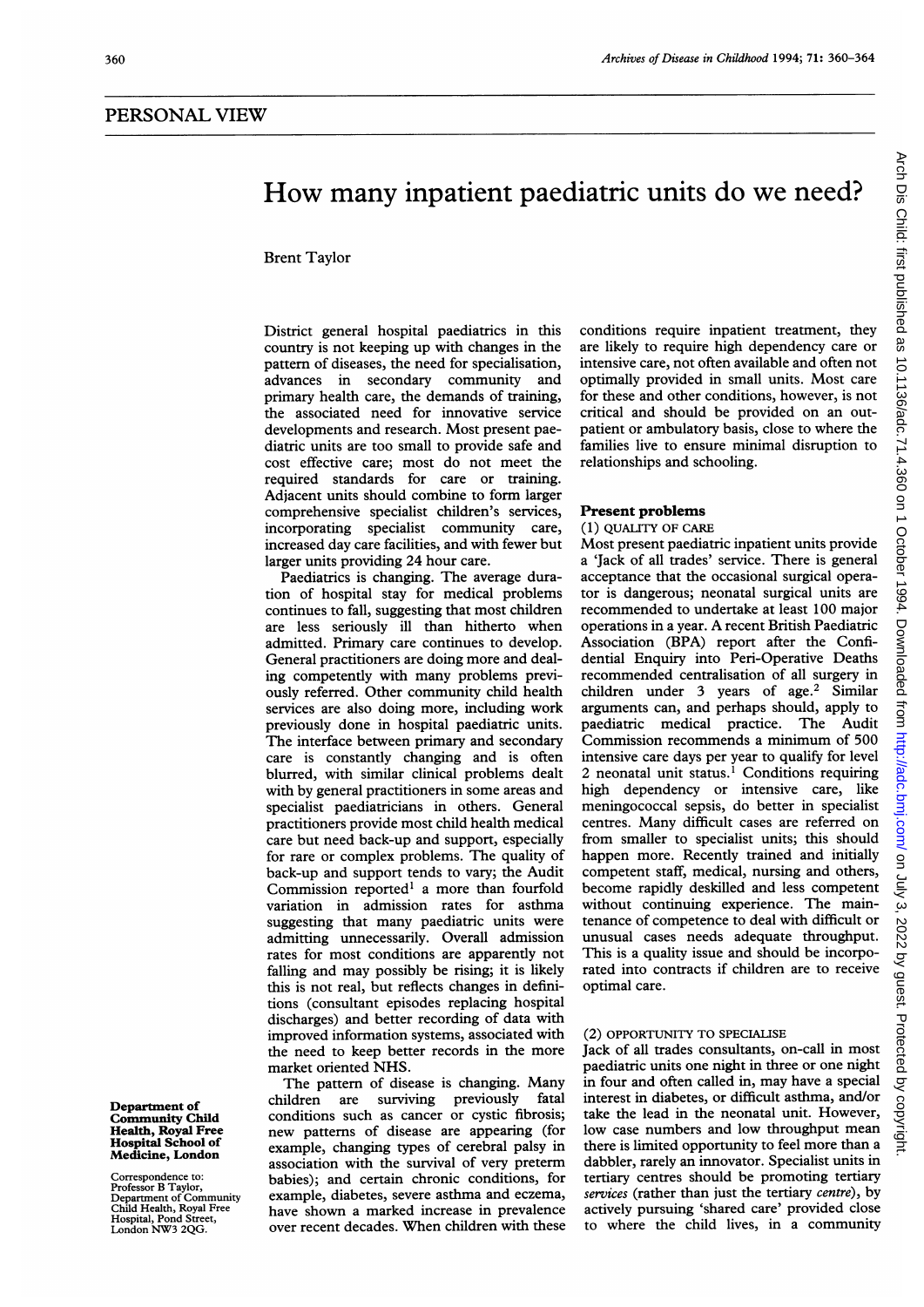setting whenever possible. Individual adverse experiences, when shared care is tried before being properly organised, often result in care returning to the (usually distant) tertiary centre, to the detriment of children and families in terms of travel time and opportunity costs, and to the detriment of the tertiary centre in terms of submersion under routine clinical work at the expense of time for service development and research. Trust needs to be developed between tertiary centres and secondary/primary services, with closer cooperation, agreed protocols, free and accessible communication to discuss issues/ problems, and a commitment on all sides to local provision for most aspects of care/ monitoring of the condition. Tertiary centres should limit their clinical activity to initial assessment and unusual complications, concentrating on development and shared care (which is not just undertaking peripheral clinics). Shared care can be difficult; the nominated 'specialist' district general hospital consultant may go on holiday or be away or distracted with other clinical matters when problems arise; managerial, child advocate/counsellor, trainer/teaching responsibilities, and increasing involvement in audit and continuing medical education can further erode the concentration of a district general hospital paediatrician perpetuating the 'Jack of all trades, master of none' status. A larger, critical mass of consultants in a larger paediatric unit would allow individuals to concentrate on fewer specialty clinical areas, while maintaining some 'general' clinical activity and rotation of managerial and other responsibilities. Greater depth of experience would increase confidence and competence for the nominated consultant and deputy (who would provide cover and local support).

## (3) ADVERSE EFFECT ON DEVELOPMENT OF SPECIALIST COMMUNITY CHILD HEALTH

The current accent on inpatient facilities, and the perceived need to maintain current arrangements, has resulted in consultant community paediatricians and other community staff contributing to paediatric on-call work. In many units the involved consultants provide a full oncall commitment including cover for neonatal intensive care. Most do ward rounds and hospital outpatient sessions, often as many as their full time hospital paediatric colleagues. Hospital night work interferes with junior doctors' ability to make the most of training opportunities in the community, where the pace of work is different and where other members of the health care team are even less understanding than non-medical hospital staff, when doctors arrive late or go to sleep on the job because of their nocturnal hospital activities. Community child health is a rapidly developing specialty with an urgent need to specialise more into such areas as neurodisability, social and behavioural problems, and population paediatrics. Ambulatory paediatrics and medical input to 'hospital at home' schemes (where the bulk of work is provided by paediatric community

nurses) are other priority areas made more difficult to develop by staff being (over) involved with hospital inpatient work.

## (4) INABILITY TO MEET STANDARDS AND GUIDELINES

Few small inpatient units can fulfil the Department of Health guidelines Welfare of Children and Young People in Hospital,<sup>3</sup> nor all the recommendations of the Audit Commission report Children First<sup>1</sup>; Action for Sick Children (NAWCH) Charter recommendations<sup>4</sup> and other professional advice<sup>5</sup> are rarely fully complied with.

## (5) LIMITED CLINICAL AND INADEQUATE RESEARCH TRAINING EXPERIENCE

The low throughput in many units of serious and high dependency problems, the limited opportunities for 'shared care', and the rather numbing experience of rapid throughput low dependency problems, together (in inner cities especially) with a largely general practice clientele attending accident and emergency departments where cases are often seen by paediatric junior staff, all provide a threadbare experience for junior staff embarked on higher professional training and a less than thrilling experience for senior house officers (SHOs), especially with the present intolerable hours of work. The new post-Calman<sup>6</sup> arrangements being introduced require a greatly shortened training period. Higher professional trainees will need a concentrated exposure to a wider range of clinical problems on a very structured basis, while the grinding present service load of SHOs will have to be lightened if general professional trainees in paediatrics are to have any hope of completing their part 2 membership in two or even three years in order to qualify for entry to higher professional training. We must ensure that the large majority of SHOs pass on to higher training in the minimal time if paediatrics is to compete with other disciplines. 'Senior' SHO posts, providing registrar level cover without full membership, should be strongly discouraged.

Research in paediatrics is at a low ebb. There are very few published articles from small paediatric inpatient units suggesting that, by this criterion at least, the research training needs of registrars and senior registrars are not being met. The half day or full days for research and study are often consumed in administration, correspondence, or emergency clinical cover for sick or absent colleagues. Few consultants in most small inpatient units find time to supervise, much less undertake, research even on clinical topics. The incomplete development of shared care, with most tertiary care still being provided in tertiary centres, means that junior staff there have reduced research opportunities as well and often complete an attachment without finishing any research project and with minimal or no publications.

A recent survey from North East Thames demonstrated major training deficiencies in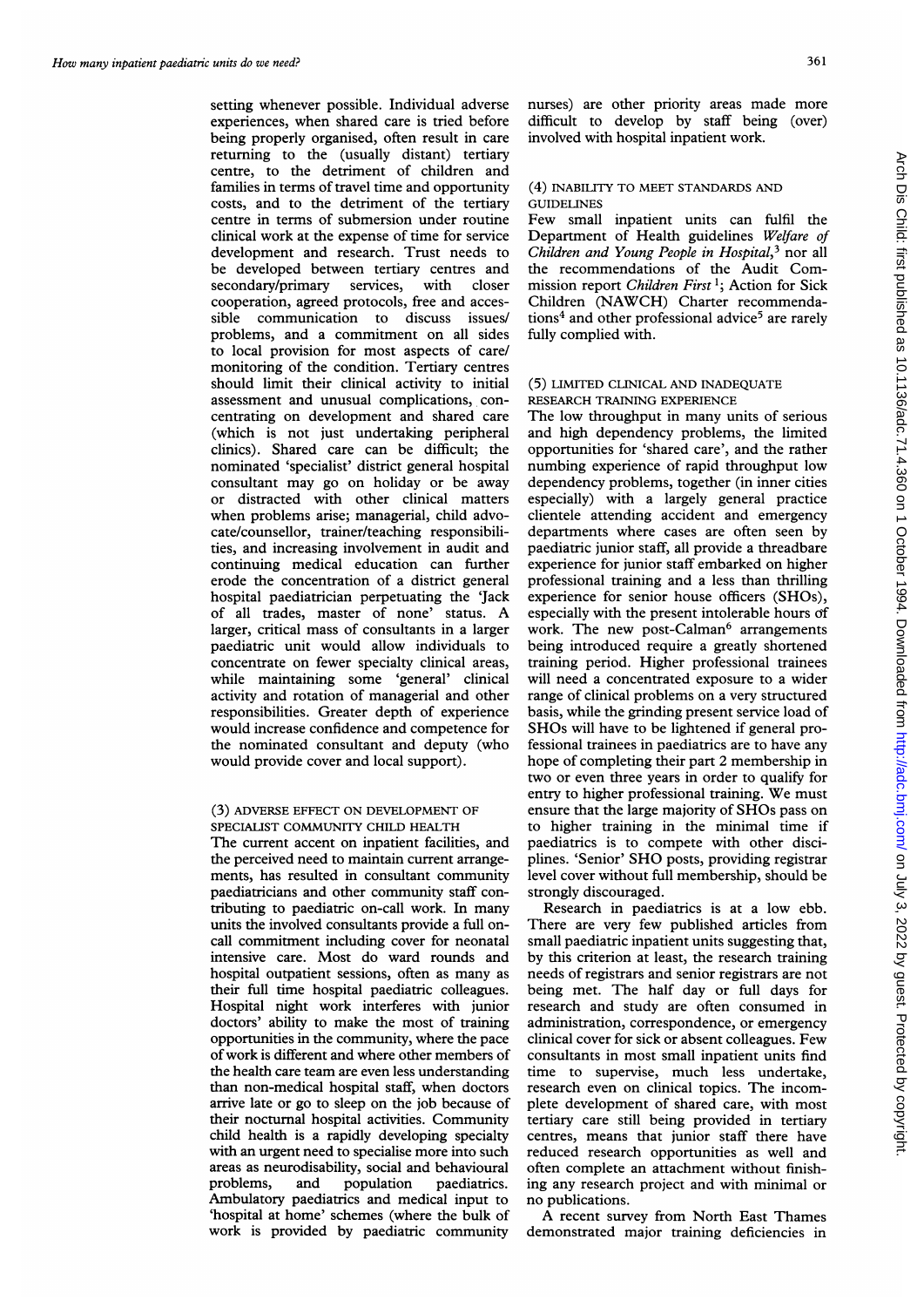

Comprehensive child health service comprising three  $CDCCs$  (one in the central children's hospital) and associated specialist community child health services. 'Special needs' care must be local authority boundary based to ensure effective integration zvith social services and education (20-50 000 children); population paediatrics relates to the commissioning authority/family health service authority/boundary (40-100 000 children).

most units<sup>7</sup>; registrars without part 2 membership of the Royal College of Physicians diploma had been appointed in over half the units; few junior doctors had protected or structured study and/or research time.

## (6) STAFFING, HOURS OF WORK, AND QUAIITY OF LIFE

Junior doctors' hours are the key to change in the present situation. Many units are having trouble achieving 72 hours especially if no more than 56 hours are to be actually worked, even with four SHOs and four middle grade staff. Holiday cover and study leave, the latter increasingly, are difficult to arrange. Units undertaking neonatal intensive care need separate SHO rotas, and, if undertaking adequate throughput to maintain competence and cost efficiency, separate middle grade rotas as well. Partial or complete shifts are difficult

Table <sup>I</sup> A children's hospital

Suggested components of a comprehensive children's unit/'children's hospital'

- 1. *Inpatients:* Provision for  $30-50+24$  hour beds. Two (perhaps more) ward areas would be needed, one with an infant orientation, the other with an adolescent area, both with adequate cubicles for infectious/immunocompromised cases
- 2. Day patients: Separate areas for surgery, day care/observation, and investigations  $(-10$ spaces)
- 3. Outpatients: Dedicated area for paediatrics, with sufficient space<br>4. Accident and emergency: Separate children's area, ideally adjacen
- 4. *Accident and emergency:* Separate children's area, ideally adjacent to the paediatric outpa-<br>tient/inpatient area, with interested 'ambulatory' paediatric consultant support
- 5. *Intensive therapy unit (ITU):* 2–4 paediatric spaces for single system problems probably in association with adult ITU
- 6. Neonatal unit: 6-10 intensive care cots, together with appropriate 'special' and transitional care facilities, with 'high risk' obstetric service covering at least 10 000 deliveries in association with surrounding midwifery only/GP units<br>7. *Child mental health services*, linked with community services
- 
- 8. *Child development centre:* possibly off-site, but ideally adjacent to/part of pacdiatric outpatient area, with shared reception, waiting, play areas, and the like, to provide a local and, probably, 'complex case' diag
- 10. Parents' facilities
- 11. Paediatnrc orientated pathology, radiology, and support services
- 
- 12. *Paediatric social work:* support on-site<br>13. C*hildren's manager(s) and audit s*taff
- 14. *Outreach community services:* paediatric community nurses (at least six to cover the whole<br>10000 deliveries/year area) and associated consultant led medical staff, providing commu-<br>nity secondary care, input to the su
- work<br>15. *Child health* administration and *computing* to facilitate optimal integration between primary and secondary care services, for information exchange, to provide responsive back-up, support and training, and the organising of secondary (special needs) community care<br>16. *Teaching, training areas*
- 17. Office accommodation/support facilities, including a full time secretary/personal assistant for
- each consultant 18. Adjacent staff crêche (perhaps nursery) as 'normal child' training aid

to arrange (and virtually impossible if community junior staff are to be included). Natural justice suggests that junior doctors should not be exempt from the likely universal introduction of <sup>a</sup> maximum 48 hour week. This will also apply to consultants. Attempts to substitute or complement SHOs or registrars in small units by using consultants and/or staff grades to provide on-call cover, will prove impossibly expensive and, if consultants are regularly expected to be resident (to undertake general practice accident and emergency work and obstetric assistance which could be provided by midwife practitioners), will further reduce the attractiveness of paediatrics as a specialty. Paediatrics is in crisis from many points of view, not least in the recruitment and retention of staff, particularly at consultant and higher training grade levels.

There are similar deficiencies in training opportunities, clinical experience and recruitment for children's trained nurses, children's therapists, and other staff in most present small paediatric units.

## Possible solutions

### (1) INCREASE MEDICAL STAFF

This is unlikely to be cost effective but, more importantly, would further erode training opportunities and clinical competence in terms of experience with difficult problems. Increasing numbers of hospital staff would also further impede the necessary development of care for children, whenever possible, outside hospital.

## (2) ESTABLISH A COMPREHENSIVE CHILDREN'S SERVICE WITH REORGANISATION OF INPATIENT BEDS

Groups of small inpatient units should come together, with secondary community child health services, to form a comprehensive children's service (figure). In general, these should be co-terminous with commissioning consortia/authority or family health service authority boundaries (serving a population of 40-100 000 children). One central site should be selected as a children's hospital - based within a district general hospital. This children's hospital would be <sup>a</sup> comprehensive children's unit (for components see table 1) and would provide sufficient inpatient throughput to maintain clinical competence, even with uncommon conditions and opportunities to specialise, including shared care with tertiary services; thus providing easily accessible, quality care, better training opportunities, and other benefits. There should be separate facilities for infants, isolation, older children and adolescents, as well as for education - <sup>a</sup> children's hospital school, with <sup>a</sup> critical mass of teachers to ensure coverage of the national curriculum, especially important for children with severe chronic or relapsing conditions who may otherwise have very deficient schooling.

Units without a 24 hour inpatient bed provision would operate as children's day care **Arch** 

n Dis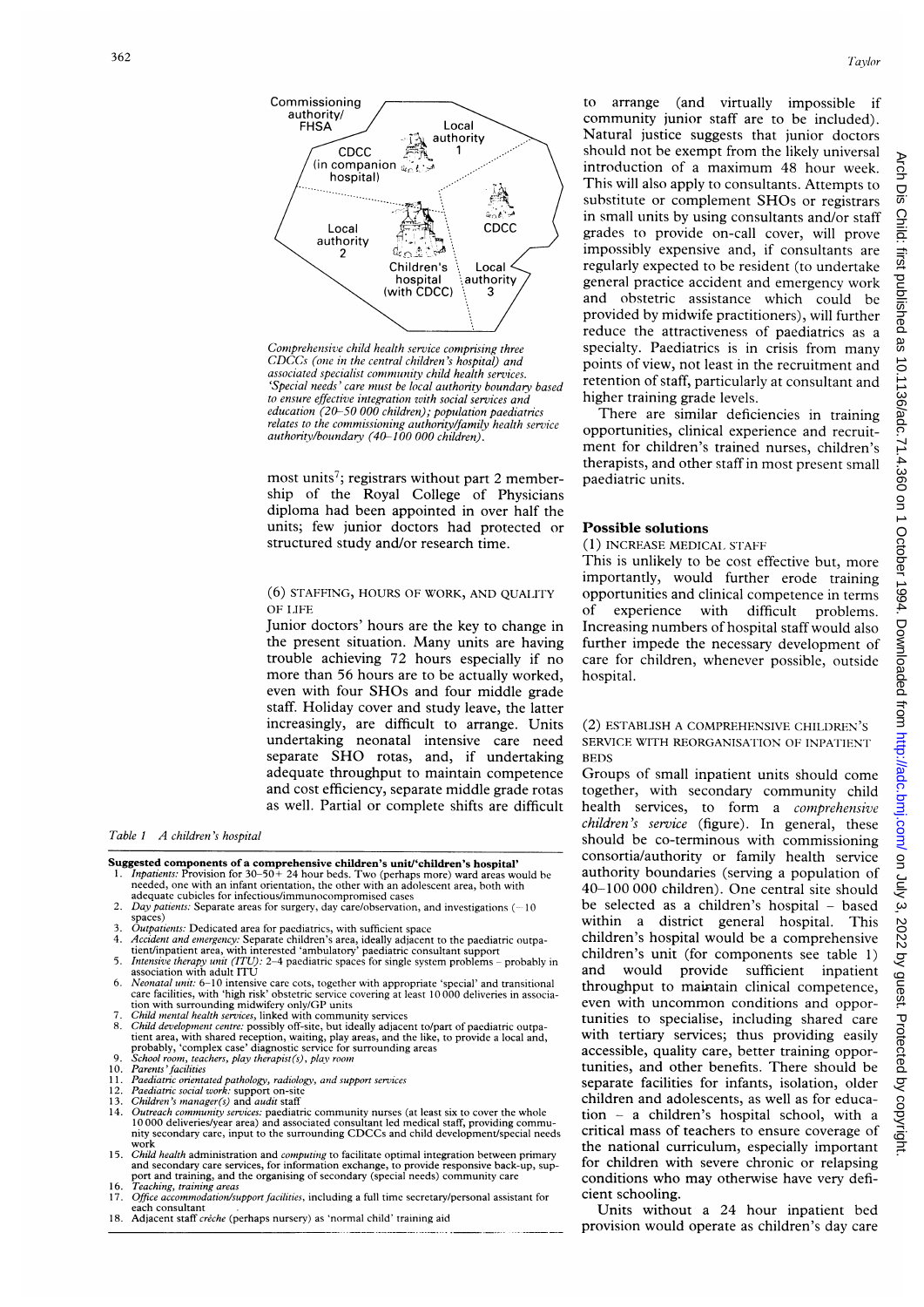Table <sup>2</sup> CDCC

#### Components 1. Places/beds: 10+ for

- Day case surgery (preoperative assessment and postoperative recovery)
- Short term assessment/observation of cases which might require hospitalisation, for example, for asthma
- Day treatment, for example, chemotherapy for leukaemia/oncology shared care cases 2. Outpatient facilities: for
	- Local 'routine' referrals Outreach clinics from tertiary centres or comprehensive children's unit Urgent referrals from local general practitioners, community staff and (daytime) local
- accident and emergency service<br>3. *Child development centre (CDC)* for the local service, providing local assessments, some
	- treatment facilities, and as a base for peripatetic special needs staff<br>Usually co-terminous with the local authority/local educational authority<br>Linked with the 'diagnostic' CDC at the related children's hospital
	-
	- Shared reception, waiting, play areas, and staff if adjacent to the CDCC/children's outpatient area, to ensure integration and efficiency
	-
- 
- 4. Staff: Consultant led, with regular, probably daily, consultant clinics. (Children's hospital, local community and visiting/other specialty consultants) Junior paediatric/child health doctors might include staff grade for continuity, but mainly
	- be senior/registrars/SHOs on rotational attachments who would continue to provide on-call/night time cover to the associated children's hospital
	- Local GPs might have short term clinical assistant attachments to complement consultant and perhaps other staff sessions in local general practitioner/primary care centres<br>Nursing (children's trained) and other staff might also rotate to the children's hospital to<br>maintain confidence with paediatric advances
- community nurse work in the local community 5. Continuing education for staff
- - Local as well as central sessions Involve local primary health care team staff/GPs and Others interested/involved with child health

centres (CDCCs) (see table 2). Such a facility, which need not be based in a hospital, would allow day care investigation and treatment, outpatient clinics, support for local general practitioners (with an urgent referral service and providing an opportunity for clinical assistant experience), limited support for any on-site accident and emergency department and obstetric services and, ideally, shared reception, play and office accommodation with paediatric outpatients, the local child development team, and outreach paediatric services. Such an ambulatory centre would be consultant led and share staff with the local community child health service and with the children's hospital, often on rotation. It would provide an excellent training environment and fulfil most and more of the functions presently provided by most small paediatric units with inpatient beds.

## Possible problems with a comprehensive children's service

(1) PUBLIC PERCEPTIONS ('DON'T CLOSE OUR PAEDIATRIC UNIT')

There is a widespread belief that there should be a fully equipped district general hospital on every street corner, able to deal with any emergency or medical problem. A major 'hearts and minds' education exercise will be required to persuade local people, general practitioners, community health councils, and local politicians that children requiring inpatient treatment would receive better and safer care in a properly staffed and properly structured unit even though this might necessitate the family travelling slightly further. Paediatric units without 24 hour inpatient provision would not be closed but would continue to provide most of the present services and more; only overnight stay would be affected for those few children needing it. Developments in community care, particularly paediatric community nursing/hospital at

home services, and focused ambulatory provision in the local children's day care centre, should result in a better service than currently operates in many small isolated paediatric inpatient units. There are likely to be some difficulties with very isolated country units but even in this situation, most children requiring hospital inpatient care would likely be better in a hospital able to provide high dependency or specialist treatment. The argument is likely to turn on *quality* versus access. In most cases quality should win.

## (2) OTHER SERVICES

#### (a) Obstetrics

The time is passing when paediatric inpatient care must be based on the perceived need to support obstetric services. Many women, supported by many midwives and the House of Commons Select Committee on Maternity Services,<sup>8</sup> wish midwifery only units (associated with an increase in domicilary deliveries). There are clear recommendations.<sup>9</sup> The BPA Health Services Committee Working Group document (Flexible Options for Paediatric Care) recommended that there be no paediatric cover out of hours for units that have fewer than 1500 births per year,<sup>10</sup> but full resident experienced paediatric cover for larger units with more than 3000 births. For units between 1500 and 3000 deliveries, emergency neonatal care might be provided by neonatal nurse practitioners, midwives, general practitioners, anaesthetists, or obstetric medical staff. In general, high risk pregnancies should be managed in a large obstetric unit associated with a children's hospital which would have a neonatal intensive care unit and full paediatric support.

## (b) Accident and emergency

There are moves to centralise accident and emergency services into fewer larger centres. In general, most children attending an accident and emergency department are adequately dealt with by the medical and nursing staff without paediatric involvement, although this might not be considered ideal. A CDCC could take referrals from the accident and emergency department and other services during working hours (for example, <sup>9</sup> am to <sup>9</sup> pm). Out of hours cases requiring admission attending an accident and emergency department without a resident paediatric unit would be treated, stabilised, and transferred. Emergency services should take blue light cases only to the children's hospital, to which general practitioners should be encouraged to refer those children likely to need admission, rather than to the local CDCC.

## (c) Surgery

Surgeons operating on children in a unit without 24 hour inpatient provision would have to restrict their activities to day cases only. Any child unexpectedly requiring overnight care would be transferred to the children's hospital.